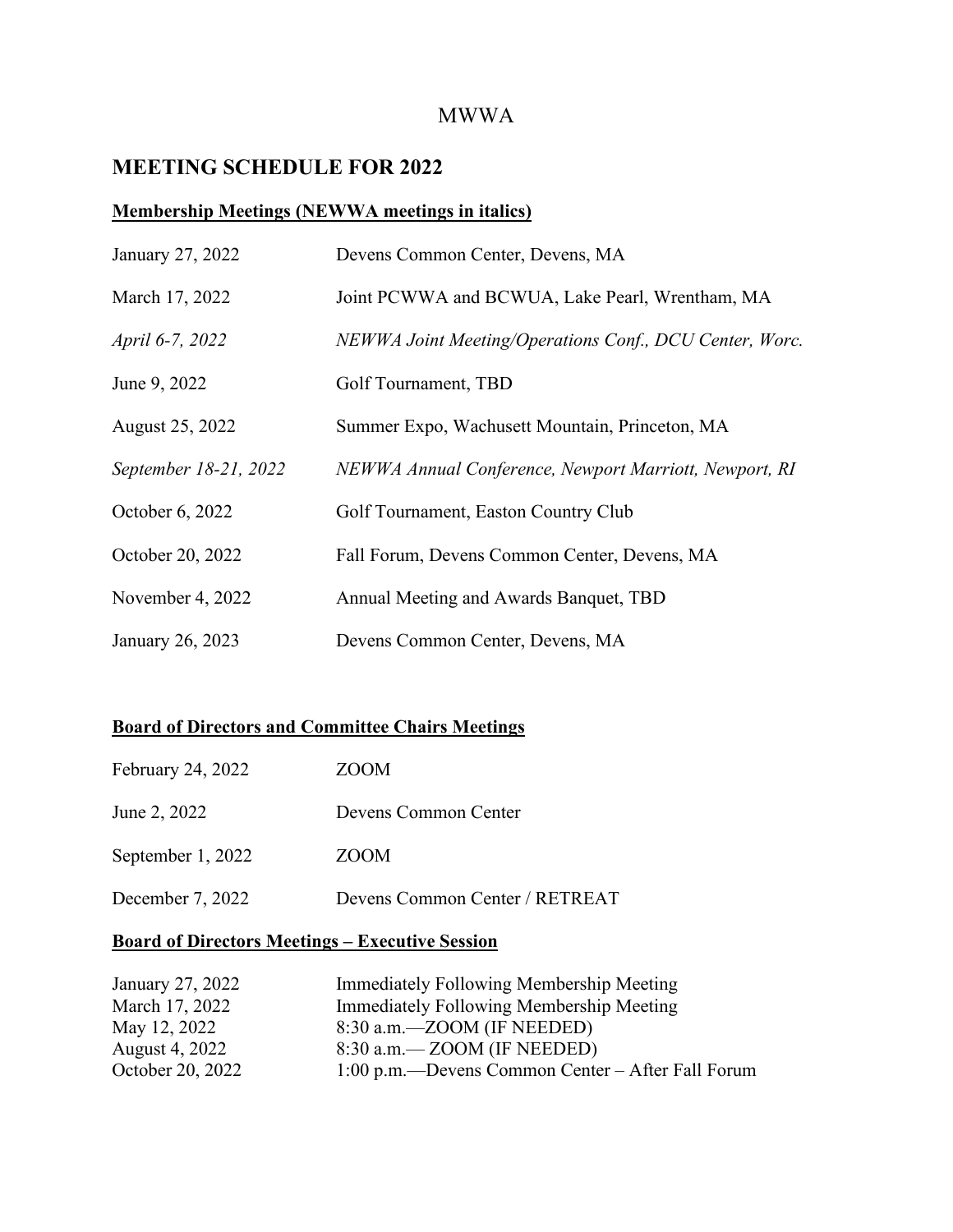# **NEWSLETTER/MAILING DEADLINES**

| <b>Publication Month:</b>                                               | <b>Submission Deadline:</b> | <b>E-Mailed by:</b> |
|-------------------------------------------------------------------------|-----------------------------|---------------------|
| January 2022 (Jan Mtg Flyer)                                            | November 19, 2021           | December 3, 2021    |
| March 2022 (Joint Mtg Flyer/<br>June Golf/Day on the Hill)              | January 20, 2022            | February 3, 2022    |
| May 2022 (Expo if ready,<br><b>June Golf If Needed)</b>                 | May 5, 2022                 | May 19, 2022        |
| August 2022 (Expo/Fall Golf Flyer/ June 9, 2022<br>Fall Forum if ready) |                             | June 23, 2022       |
| October 2022 (Fall Forum Flyer<br>/Annual Mtg Notice and Ballot)        | August 25, 2022             | September 8, 2022   |
| January 2023 (Jan Mtg Flyer)                                            | November 23, 2022           | December 14, 2022   |